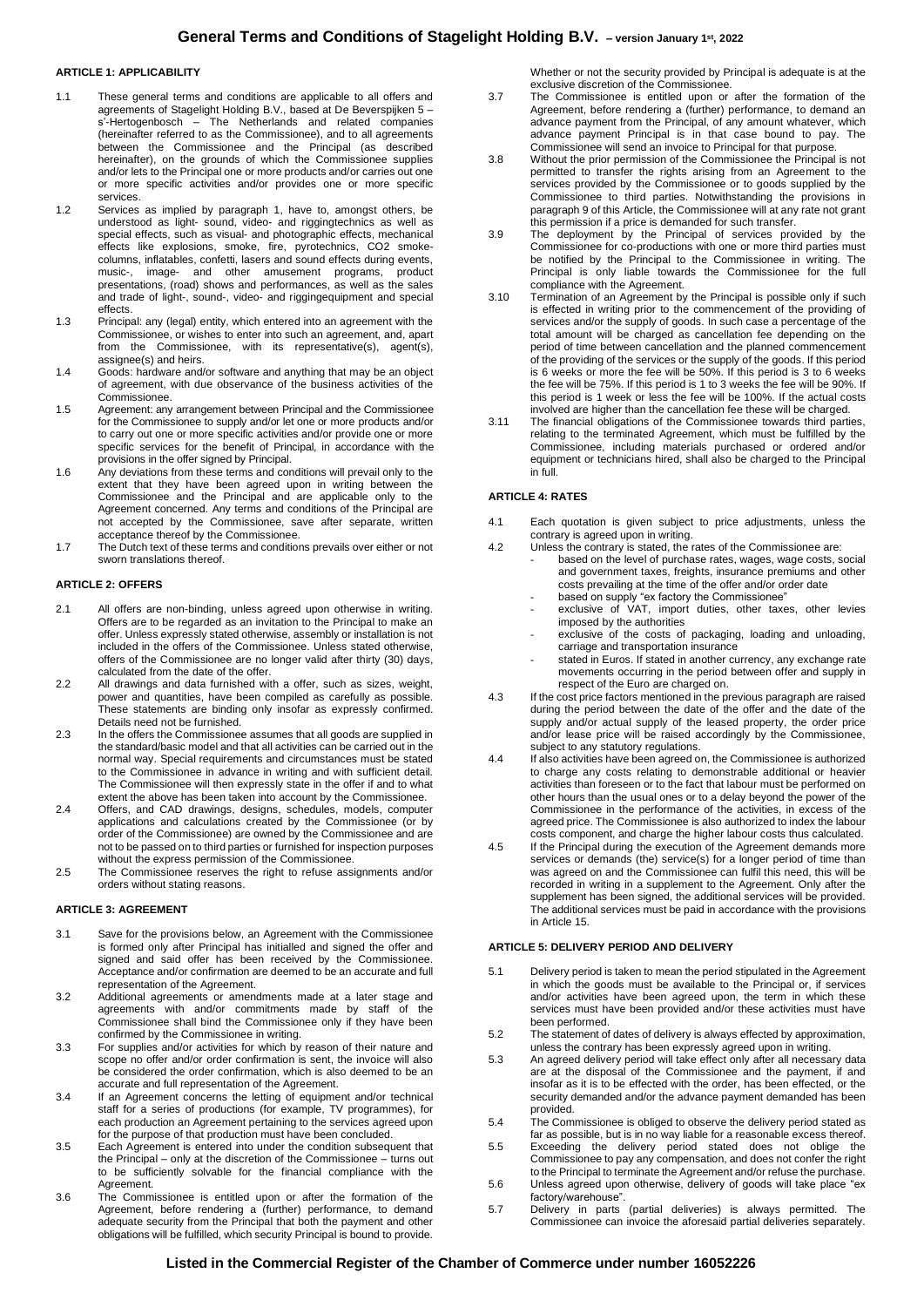# **General Terms and Conditions of Stagelight Holding B.V. – version January <sup>1</sup>st, 2022**

In that case the Principal is obliged to pay in accordance with the provisions in Article 15 of these terms and conditions.

- 5.8 When the goods have not been purchased by the Principal after the lapse of the delivery period, they are stored at his disposal and for his account and risk. In case of long-term storage as a result of a failure to purchase the goods at the agreed date, the Commissionee will charge costs of storage.
- 5.9 Minor deviations of the goods supplied and/or let in size, colour, capacity, shape and packaging can never be a reason for the Principal to cancel the order in full or in part, or to refuse payment in full or in part, or to demand compensation.
- 5.10 The Principal is obliged to inspect the goods supplied and/or the packaging immediately upon receipt both in terms of quantity and quality. This also applies in the case mentioned in paragraph 8 of this Article. Any shortages or damage must be reported to the Commissionee in accordance with Article 7 of these terms and conditions.
- 5.11 If also activities have been agreed upon outside the location(s) of the Commissionee, the Principal must ensure that the work can commence with due speed, among other things by making the site accessible to the Commissionee's staff and the materials to be supplied. In addition, Principal is held to provide the connections to the electricity grid and proper lighting needed, if necessary make available auxiliary plant and equipment and scaffolding and to ensure that no activities of third parties will impede or delay the progress of the Commissionee.
- 5.12 The Commissionee is authorized to deploy third parties (subcontractors) for the realisation of a delivery.
- 5.13 If execution takes place at the request of the Principal within a shorter term than was agreed upon, the additional costs connected thereto are for the account of the Principal. The Commissionee will furnish a detailed statement of those costs to the Principal.
- 5.14 If the preparation to the providing of services is (also) dependent on the data, instructions, documentation or materials, including scripts, texts, photos, visual and audio carriers and the like provided by the Principal by reason of the Agreement and the Principal fails to duly comply with its obligations in this regard, regardless of the cause, agreed dates and times are changed accordingly to the extent possible. If a change is impossible or results in a fatal term being exceeded, the Principal is entitled to terminate the Agreement and the provisions in Article 3.10 and 3.11 are applicable.

### **ARTICLE 6: LETTING**

- 6.1 Lease agreements are also governed by these General Terms and Conditions, unless this Article expressly provides the contrary.
- 6.2 Whenever these general terms and conditions refer to "Principal" this includes "Lessee" in some cases.

For the purpose of this Article "Lessor" is taken to mean: the Commissionee. For the purpose of this Article "Lessee" is taken to mean: a (legal) entity that leases or is otherwise provided with equipment from Lessor. The Lessee, in the equivalent manner as the "Principal" mentioned in the other Articles, is subject to all prevailing Articles of the general terms and conditions for the delivery of goods and provision of services. For the purpose of this Article "Equipment" is taken to mean: all (electric) apparatus in the field of audio, video, rigging and lighting technique, and musical instruments and any other goods made available by Lessor for letting purposes or other use, and any associated accessories, cables, packaging materials, etc.

- 6.3 The Lessee will use the Equipment exclusively for the purpose for which the equipment was fabricated. The Lessee will use the Equipment with due care and diligence and will ensure a proper and safe storage space. The Lessee will always allow an agent of Lessor access to buildings or premises where the Equipment is located in order to inspect the state of the Equipment. The Lessee is not allowed to make changes to the (hardware or software configuration of the) Equipment.
- 6.4 The Lessee will immediately notify the Lessor in case of theft of or damage to the Equipment via an extensive written notification report. The Lessee will also immediately report the theft or damage due to vandalism to the police in the place where the theft occurred and/or the damage due to vandalism was caused, and furnish a copy of the official record of this report to the Lessor.
- 6.5 The Lessee will not copy or show or disclose to third parties any data pertaining to the designs and/or construction methods used by the Lessor.
- 6.6 The Lessee will not let, give in use or otherwise put the Equipment at the disposal of third parties.It's not allowed for Lessee to use or transport the Equipment outside The Netherlands.
- 6.7 If spare parts wich are supplied with the Equipment are used, the old parts must be given back to the Lessor. If not Lessor will be charged for the value of the spare parts.
- 6.8 The Equipment is let for the period of at least one (1) day. The lease period will commence on the date that the Equipment leaves the warehouse of the Lessor and end on the date that the Equipment returns to the warehouse of the lessor, unless the contrary has been agreed upon in writing.
- 6.9 Equipment is transported for the account and risk of the Lessee in the packaging provided by the Lessor.
- 6.10 The Lessee must ascertain that the Equipment is supplied to it in a good condition. The Lessor assumes that the Lessee is familiar with the functioning of the Equipment and that the Equipment ordered by the Lessee meets the purpose for which the Equipment is leased.
- 6.11 The Equipment must be picked up by the Lessee at the warehouse of the Lessor and be returned no later than on the date that the agreed

lease period ends, unless the contrary has been agreed upon in writing. By the sole fact of non-delivery at that date for any reason whatsoever, or in case of damage caused to the Equipment, the Lessee will be in default, without any demand letter or notice of default being required. In that case the Lessee, notwithstanding its other obligations towards the Lessor, owes to the Lessor a compensation equivalent to the lease price it must pay for the number of days that the agreed lease period is exceeded, and/or the number of days that the repair to the Equipment takes up, increased by 50%, notwithstanding the right of the Lessor to full compensation of the damage suffered by it. The Lessee cannot derive any right to extend the lease period agreed upon in advance from this provision.

- 6.12 The Lessee is deemed to be aware and agree to the lease rates used by the Lessor. Unless the contrary has been agreed upon, the Lessee must pay the lease price in cash prior to or on the commencement of the lease period. The Lessor is entitled to demand a guarantee deposit from the Lessee and reserves the right to compensate any rent instalments lapsed by the guarantee deposit, and also the costs of repair and/or cleaning of the Equipment leased.
- 6.13 In case it's agreed that Lessor takes care of transport of the Equipment, Lessee must be at the location of use in time to collect and check or give back the Equipment. The agreed time of delivery is an estimated time; Lessor cannot be held responsible in case of late arrival. Lessee must wait at the location until Lessor arrives at all times.
- 6.14 In case it's agreed that Lessor provides labour (such as building, breaking, configuring, programming or operating) Lessee must take care of all necessary preparations in a way that Lessor can do it's work in a proper and common way. If special preparations are needed Lessor wil state them to Lessee before starting of the works.
- 6.15 Lessee is obliged to provide sufficient and correct powersupply. This supply must be fully according to applicable regulations. If a minimum power value or type of connection is specified by Lessor, this must be .<br>provided by Lessee
- 6.16 The Lessor has insured the Equipment. In that connection the following applies:
	- a. There is an excess of € 2.500 per claim. In case of damage the Lessor will charge this excess to the Lessee.
	- b. The territorial limits of the insurance policy are Western Europe. For the most part a cover outside these territorial limits can be obtained via an additional insurance policy for the duration of the lease period, whereof the premium and costs will be charged to the Lessee.
	- c. What is not insured is loss, theft without traces of burglary and theft from a truck or car that has been left unattended.
	- d. In case of damage due to negligence, insurance companies of the policy are entitled to recourse on the Lessee.
	- e. If the Equipment is exposed to a (potentially) greater risk to damage than with normal use and/or ordinary circumstances, the Lessee is obliged to notify the Lessor on this matter in advance and to ascertain whether the Lessor is in that case willing to proceed to let, either or not under the coverage of an additional insurance policy. The costs of an additional insurance company will be charged to the Lessee.
	- f. In case of loss, theft or damage, the Lessee shall act in accordance with the provisions in Article 6.4.
	- g. It's a secondairy insurance; wich means that Lessee must declare the damage at it's own insurance company first.
	- h. The Lessor is entitled to recover the damage caused to the Equipment, insofar as said damage is not covered by its insurance company or companies, from the Lessee.

## **ARTICLE 7: TRIAL/COMPLAINTS PROCEDURE/CLAIMS**

- 7.1 Trial of the goods supplied in general takes place at the location of the Commissionee in accordance with the usual standard procedures, in view of the nature of the goods. Trial of activities carried out and/or services provided takes place at the location where they have been carried out.
- 7.2 The Principal is only entitled to special trials or demand trials elsewhere if such has been expressly agreed upon.
- 7.3 The Commissionee ensures that the services to be provided by it are provided carefully and that the goods supplied by it have a proper .<br>quality
- 7.4 Regarding equipment provided: if the services concern the making available of technical equipment and this equipment fails to function properly, fails to meet reasonable requirements of quality or deviates from what has been agreed upon, the Commissionee, subject to the provisions in paragraph 5 of this Article – will ensure repair or replacement as soon as possible at its own discretion and for its account. Repair or replacement will take place for the account of the Principal, if the Commissionee demonstrates that incorrect and/or injudicious use or acts by the Principal have rendered repair or replacement necessary. If repair or replacement are reasonably impossible within such a term that agreement with the Principal can be reached, the Commissionee, and the Principal entitled to the Agreement insofar as it has not yet been executed, can dissolve the Agreement without judicial intervention. In the latter case the Principal is entitled to compensation of the damage demonstrably suffered, such with due observance of the provisions in Article 10. Complaints regarding the technical equipment made available are dealt with only if they have been lodged to the Commissionee no later than 24 hours after they were made available or, if a fault is not visible on the outside, 24 hours after the fault was found or could be found, in writing or orally and with proper substantiation. In default of this, any right to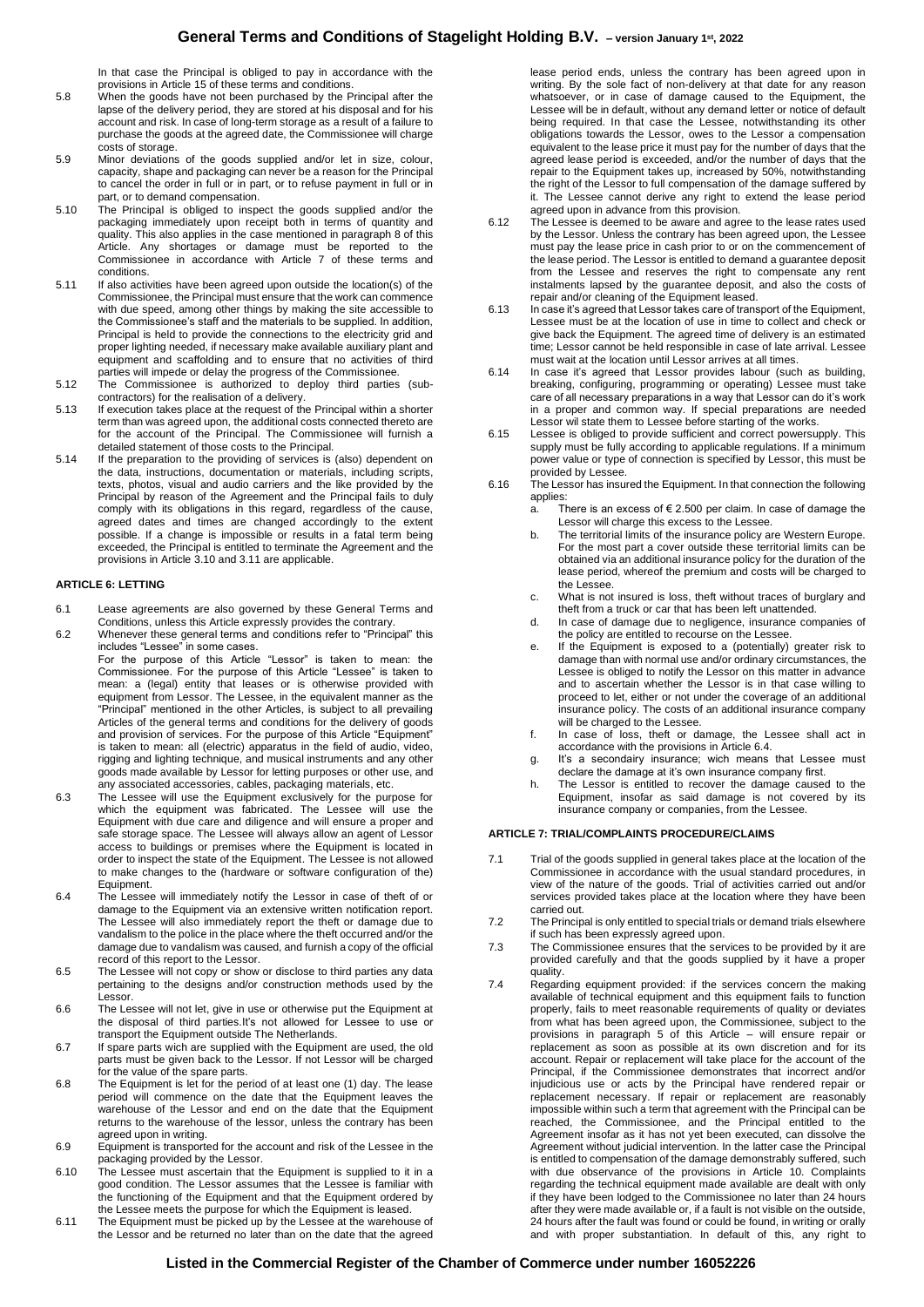compliance with the provisions in this paragraph lapses. Complaints lodged orally must be confirmed in writing within two (2) days after the oral complaint.

- 7.5 Regarding the staff made available: if the services concern the making available of technical staff, the Commissionee ensures that the staff made available and charged with the operating of the equipment can handle the execution of the task to be performed. With regard to the staff members made available by the Commissionee the Commissionee will take into account as far as possible the information provided by the Principal to the Commissionee regarding the activities to be carried out, and the capacities and skills of the eligible staff members that it is aware of. For this purpose the Commissionee is entirely free in this regard. If a staff member of the Commissionee made available according to the Principal fails to meet the reasonable requirements set for him, the Commissionee will inform him on this matter within four (4) hours after the unsuitability has been established, while stating the complaints. In that case the Commissionee will replace the relevant staff member if possible – when other staff members are available. The additional travel and accommodation expenses caused by this are for the account of the Principal.
- 7.6 Regarding the manufacturing or processing of goods: if the services provided concern the manufacturing or processing of goods, the Commissionee, in case of loss or damage to the good being manufactured or processed, will handle the repair or replacement of the good for its own account. If, however, the Principal is to be blamed for the loss or the damage to the good, the costs of repair or
- replacement will be for the account of the Principal. 7.7 Regarding outsourcing: the Commissionee undertakes to allow outsourcing only while maintaining the quality standards of the Commissionee. If the Commissionee has outsourced its obligations to provide services in full or in part, it is never obliged towards the Principal to do more than the party to whom services were outsourced by the Commissionee, which party is hereinafter referred to as: "the third party", is obliged to do towards the Commissionee. The Commissionee will promote to the extent possible that the third party fulfils its obligations and for this purpose will take legal action if necessary – such at the discretion of the Commissionee – for its own account. If the Commissionee deems such litigation legally or economically unwise, the Commissionee will transfer its rights towards the third party to the Principal at the request of the Principal.
- 7.8 Regarding other services and/or activities, not falling under Articles 7.4 through 7.7: Principal is obliged to notify the Commissionee in writing on complaints within eight (8) days after activities were carried out and/or services were provided. If the complaint is deemed well-founded by the Commissionee, the Commissionee is only obliged to improve the activities free of charge, without the Principal being able to exercise any right to any compensation whatsoever.
- 7.9 Claims regarding invoices must be notified to the Commissionee immediately, in case they are furnished to the Principal simultaneously with the goods. If the invoices are sent, claims regarding those invoices must be filed to the Commissionee in writing within eight (8) days after the date of invoice.
- 7.10 After the lapse of the instalments, mentioned in paragraphs 7.1 through 7.9 of this Article, the Principal is deemed to have approved the goods supplied, the activities carried out and/or the services provided, and the invoice, respectively. In that case complaints/claims are no longer dealt with.
- 7.11 The filing of a complaint/claim does not discharge the Principal from its payment obligations towards the Commissionee set forth elsewhere in these terms and conditions.

#### **ARTICLE 8: REPAIRS AND MAINTENANCE**

- 8.1 The provisions sub paragraph 1 through 11 of this Article are meant for repairs and maintenance, insofar as they do not arise from the guarantee provisions of the Commissionee.
- 8.2 The Commissionee is free to refuse requests for repair and/or maintenance.
- 8.3 If the Principal wants an estimate of the costs of the repairs to be effected in advance, the Commissionee will provide this estimate to the best of its ability, but without any obligation on its part to effect the repairs for the amount estimated.
- 8.4 If, after the order for repair work has been given, the actual costs tend to significantly exceed the estimated costs or when the expected costs are not in reasonable proportion to the value of the good, the Commissionee, before (further) effecting the repairs, will enter into consultation with the Principal. If this consultation, for any reason whatsoever, cannot take place within a reasonable term, the Commissionee will (further) effect the repair work.
- 8.5 The Principal is obliged to pay the actual costs of the repair activities to the Commissionee via cash payment. The payment obligation arises when the goods, after repairs, are at the disposal of the Principal. The Commissionee is entitled to demand (partial) payment of the estimated costs of the repairs in advance.
- 8.6 Goods repaired are at the disposal of the Principal at the Commissionee's warehouse, where the Principal must ascertain a good when picking up the goods, i.e. within the boundaries of the (still) possible, repair work effected. Repairs are not subject to additional guarantee provisions, except for the usual guarantee on new parts added, insofar as they do not pertain to electronic parts.
- 8.7 If, after repairs have been effected, the Principal does not pick up and pay for the good repaired within 30 days, the Commissionee is free to sell the good and transfer the proceeds, while deducting the costs of the repairs, to the Principal.
- 8.8 The Commissionee can set the term in which repairs are to be effected only by approximation. The Principal is therefore not entitled, in the event that this term is exceeded, to refuse payment or demand any compensation.
- 8.9 Maintenance contracts can be concluded while providing a detailed statement of the maintenance activities, mutual obligations and the possible guarantee conditions. For the most part this concerns recurrent activities at a fixed price, in which case the Commissionee is bound by the price-fixing agreement.
- 8.10 Replaced materials or goods are only furnished to the Principal if such has been expressly agreed upon in the order for repair work or maintenance.
- 8.11 The good/goods repaired or yet to be repaired are with the Commissionee for the risk of the Principal.

## **ARTICLE 9: TRANSPORTATION**

- 9.1 If the Principal requests, without further instructions, that the Commissionee dispatch the goods, the manner of dispatch and packaging will be determined by the Commissionee with due care and diligence.
- 9.2 The transportation of goods is always effected for the risk of the Principal, also if delivery free domicile has been agreed upon, even when the carrier demands that waybills, transport addresses, and the like contain the clause that all damage during transportation is for the account and risk of the sender.

#### **ARTICLE 10: LIABILITY**

- 10.1 The Commissionee will carry out its activities and/or provide its services to the best of its ability and supply and/or let its products and observe the due care that can be expected of it. If an error is made because the Principal has provided it with incorrect or incomplete information, the Commissionee is not liable for the damage caused in consequence thereof.
- 10.2 The Commissionee is only liable for direct damage suffered by the Principal, which might arise from Agreements between the Commissionee and the Principal by reason of which the Commissionee supplies and/or lets to the Principal one or more products and/or carries out one or more specific activities and/or provides one or more specific services, insofar as provided in these general terms and conditions.
- 10.3 The compensation payable by the Commissionee for attributable shortcoming in the performance of an Agreement between the Commissionee and the Principal by reason whereof the Commissionee supplies and/or lets to the Principal one or more products and/or carries out one or more specific activities and/or provides one or more specific services, the liability of the Commissionee for said damage, if the Principal demonstrates that it suffered damage as a result of an error on the part of the Commissionee that would have been avoided if it had acted carefully, will always be limited to the amount paid in the case concerned on the grounds of the liability insurance of the Commissionee, increased by the amount of the excess that is not paid by the insurance company or companies pursuant to the policy conditions.
- 10.4 The Commissionee is never held to compensate indirect loss, consequential loss and loss of profits of Principal, including but not limited to stagnation in the regular conduct of business of the enterprise of Principal, which is the result of or is otherwise connected to, an error in the performance of the activities by the Commissionee.
- 10.5 If for any reason whatever no payment is made by the insurance company (or companies), each liability of the Commissionee is limited to 50% of the amounts invoiced and invoicable by the Commissionee to Principal on the basis of the Agreement (exclusive of turnover tax). If the Agreement is a continuing performance contract, the compensation will never exceed 50% of the amounts invoiced and invoicable by the Commissionee to Principal by reason of the relevant partial agreement exclusive of turnover tax. The compensation for attributable shortcoming will in no way exceed the price (exclusive of turnover tax) stipulated in the Agreement concerned for the performance of the Commissionee in the period of three months prior to the default of the Commissionee. The amounts and rates mentioned in this paragraph are reduced by the credit slips demanded by the Principal and provided by the Commissionee.
- 10.6 Subject to the other provisions in these terms and conditions the Commissionee is at any rate not liable for damage caused by injudicious use of the goods supplied or by the use thereof for a different purpose than for which it is suited according to objective standards.
- 10.7 The Commissionee is also in no event liable for losses due to delay, for losses due to an excess of delivery periods owing to changing circumstances and for losses arising from the providing of faulty cooperation, information or materials by the Principal.
- 10.8 The liability restriction of the Commissionee as stated above in paragraphs 10.2 through 10.5 does not apply if there is intent or gross negligence on the part of the Commissionee.
- 10.9 The liability of the Commissionee will never exceed the provisions in these General Terms and Conditions, regardless of whether there are claims arising from an Agreement or for any other reason, especially unlawful act.
- 10.10 The Commissionee is entitled at all times, if and insofar as possible, to undo or restrict the damage of Principal through repair work or improvement of the faulty product and/or service and/or activity.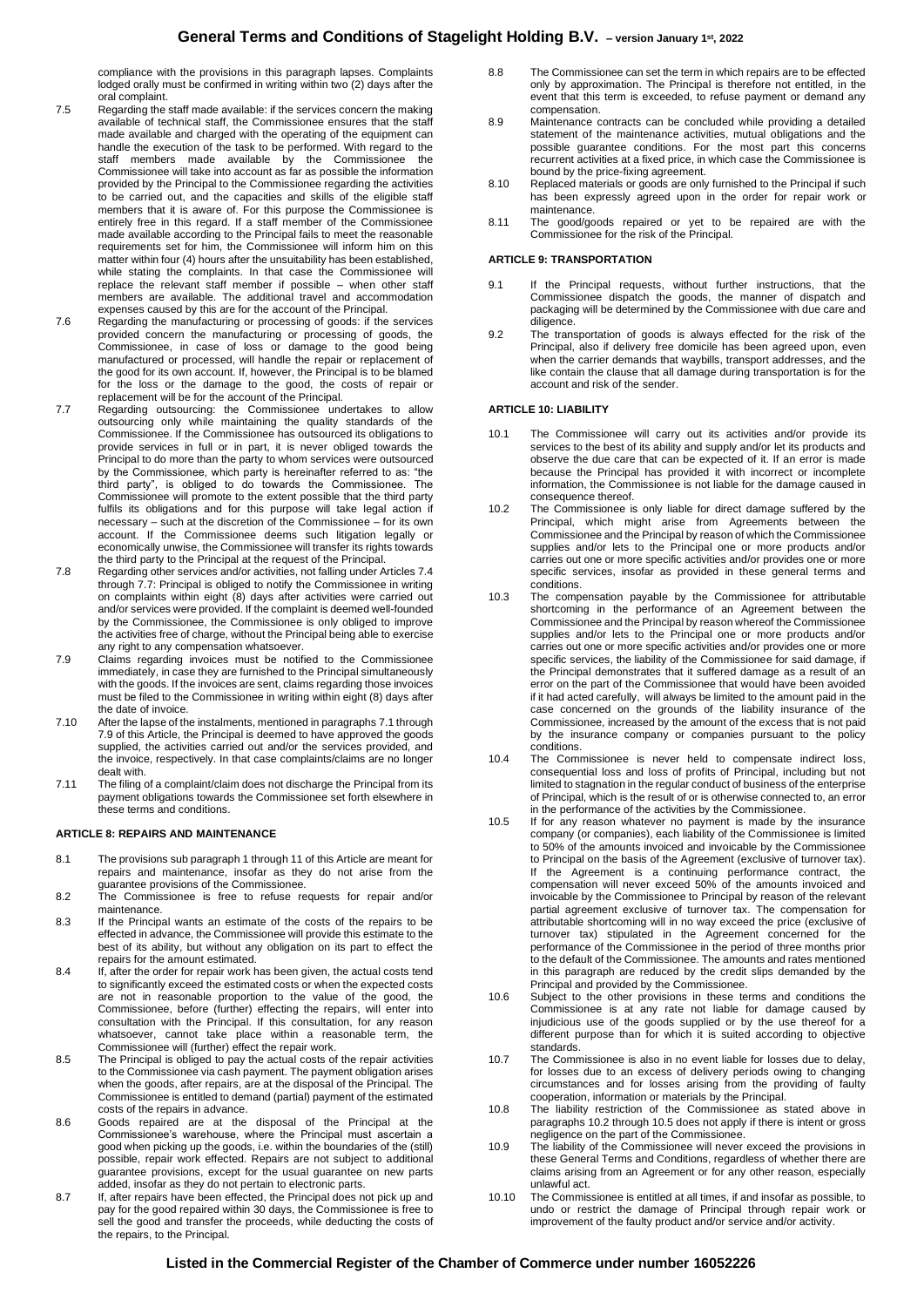# **General Terms and Conditions of Stagelight Holding B.V. – version January <sup>1</sup>st, 2022**

- 10.11 In case of an unlawful act on the part of the Commissionee, or its employees or subordinates for which the Commissionee can be held liable in court, the Commissionee is liable only for compensation of damage insofar as it arose from intent or gross negligence.
- 10.12 The Principal indemnifies the Commissionee against all damage suffered by the Commissionee as a result of claims of third parties that are connected to the goods supplied or services provided by the Commissionee, including:
	- claims of third parties, including employees and subordinates of the Commissionee, who in relation to the execution of the Agreement suffer damage as a result of the acts or omissions of the Principal or of unsafe work situations;
	- claims of third parties who suffer damage as a result of a fault in the products supplied or services provided by the Commissionee that were used, modified or \*\*re-supplied by the Principal while adding to or in connection with the Principal's own products or services, unless the Principal proves that the fault is not the result of use, modification or re-supply as stated above;
	- any claims of holders of copyrights, arising from the acts of the Commissionee in the context of an order of and/or Agreement with the Principal.

## **ARTICLE 11: OBLIGATIONS AND LIABILITY OF THE PRINCIPAL**

- 11.1 Regarding the work situation:
- 11.1.1 Principal must provide, and is responsible for, a safe work situation and must take care of the necessary precautions; such as but not limited to a suitable area, crowd control, safe distance between people and combustible goods, suitable and working fire extinguishers, protection against weather influences.
- 11.1.2 The Principal is also obliged to apply for and obtain all necessary lawfully required licenses or permits. The Principal must also see to it
- that all obligations and limitations stated in the permits are followed. 11.1.3 Save for prior written permission of the Commissionee the Principal is not permitted to (allow the) use (of) its own staff and/or equipment or the staff and/or equipment of third parties in or in combination with a facility made available by the Commissionee, if and insofar as such facilities might also have been made available by the Commissionee and such making available is common in that situation.
- 11.1.4 the Commissionee determines the method of packaging, transportation, security and preservation of the technical equipment furnished by the Commissionee. The Principal is liable for damage to the technical equipment furnished by the Commissionee that was caused by the incorrect execution of instructions of the Commissionee. 11.2 Regarding (non-)permitted use:
- 11.2.1 The Principal is obliged to request prior permission to the Commissionee for any use that deviates from the ordinary circumstances under which the goods/equipment to be made available and/or let are used and which use leads to or may lead to the destruction, loss or damage of goods, nuisance, personal injury or death. If no permission has been requested or granted, the Commissionee is entitled to suspend with immediate effect the (further) provision of the service concerned at any date it deems fit, until a use that is acceptable to the Commissionee has been guaranteed. The Commissionee also has this right if it turns out in the specific case after the permission granted that the use could still not be deemed wise.
- 11.2.2 The Commissionee may render the permission mentioned sub paragraph 11. 2.1 of this Article dependent on the consent of the Principal to the Commissionee's taking out of an extra one-off (additional) insurance policy against standard risks for the account of the Principal.
- 11.2.3 The Commissionee is free to refuse the permission mentioned sub paragraph 11.2.1 of this Article for reasons of its own. A refusal does not confer the right to the Principal to compensation and/or dissolution of the Agreement, decrease of the agreed reimbursement or any other measure.
- 11.2.4 Also after the permission granted by the Commissionee the Principal continues to be solely responsible for the use of the relevant facility or facilities and the Principal will bear the risk in this regard. The Principal is liable both towards the Commissionee and towards third parties for loss, damage, nuisance, injury or death caused by or in connection with a use implied by paragraph 11.2.1 of this Article and not or not fully covered by the insurance policy, and indemnifies the Commissionee in this regard.
- 11.2.5 The permissions, refusals and decisions mentioned sub paragraphs 11.2.1, 11.2.2 and 11.2.3 of this Article may be given or taken on behalf of the Commissionee by the competent official of the Commissionee present on the site, either or not made available. If the Commissionee refuses its permission, this will be argued in writing while stating reasons.
- 11.3 Regarding technical equipment<br>11.3.1 The Principal is not permitted to
- The Principal is not permitted to use, let to third parties, or give into use for no consideration, pledge or otherwise encumber or alienate the technical equipment made available by the Commissionee and/or lessor for another purpose than for which it was made available. In the event that this prohibition is violated the Commissionee is entitled to prematurely terminate the Agreement without delay without any notice of default or judicial intervention and to take back the equipment made available. To this end the Principal grants the Commissionee the power to access its buildings and sites for the time being. The Principal will use the equipment with due care and diligence and return it to the Commissionee by the end of the Agreement in the same state in which it was received.
- 11.3.2 If third parties lay claim on the technical equipment made available and/or let, including levying an attachment, the Principal is obliged to immediately notify the Commissionee on these claims in writing.
- 11.4 Regarding technical staff<br>11.4.1 The Principal is not entitle
- The Principal is not entitled to have the staff members made available by the Commissionee carry out other activities than those for which they were made available. The Principal is not entitled to employ these staff members in (an) other location(s) and period(s) than the ones agreed upon.
- 11.4.2 The Principal is not entitled to make available the staff members made available to it to third parties.
- 11.4.3 The Principal is obliged to insure and keep insured the liability in respect of the staff members made available pursuant to Articles 6:170 and 6:171 Netherlands Civil Code for the period that staff is made available by the Commissionee.

#### **ARTICLE 12: FORCE MAJEURE**

- 12.1 In the event of *force majeure* the Commissionee has the right to suspend the execution of the Agreement without judicial intervention, or to dissolve the Agreement as a whole or in part, without the Commissionee being bound to pay any compensation in consequence thereof.
- 12.2 For the purpose of this Article *force majeure* is taken to mean: any circumstance as a result of which compliance with the Agreement can no longer be reasonably demanded by the Principal from the Commissionee. *Force majeure* at any rate includes: war, threat of war, civil war, riot, flood, water damage, acts of war, fire, factory sit-in, strike, lockout, excessive absenteeism due to illness of the staff of the Commissionee, difficulties in transportation and unforeseen technical complications, operational failures at the Commissionee and/or its suppliers, non-performance by its suppliers, and government measures including at any rate import and export prohibitions and quota systems.
- 12.3 If the supply is delayed for more than three (3) months owing to *force majeure*, parties may enter into an arrangement on the dissolution of the Agreement, including at any rate a reimbursement of the costs incurred by the Commissionee.
- 12.4 If the Commissionee on the commencement of a situation of *force*  majeure has already fulfilled its obligations arising from an Agreement in part, the Commissionee is entitled to invoice the performances already rendered separately and the Principal is obliged to pay this invoice as if it concerned a separate transaction.

## **ARTICLE 13: GUARANTEE**

- 13.1 Unless the contrary has been expressly agreed upon in writing, the Commissionee guarantees activities carried out by the Commissionee and/or services provided by the Commissionee, and also the new goods supplied by the Commissionee against faults in the material and fabrication, during a period of twelve (12) months.
- 13.2 The Commissionee guarantees that all new goods supplied by the Commissionee, taking into account their nature, meet the normal requirements of usability, reliability and sustainability, and that the assembly and installation activities are carried out in accordance with the requirements of proper craftsmanship and in accordance with the prevailing regulations. With regard to goods that have not been manufactured by or by order of the Commissionee, the scope of the guarantee is determined by the guarantee of the relevant supplier.
- 13.3 Repair work outside the scope of this guarantee will be charged by the Commissionee.
- 13.4 All the guarantee obligations of the Commissionee shall lapse if the goods are not used in accordance with their intended use or injudiciously, user regulations have not been observed, inexpert repairs have been effected, modifications were made or numbers or seals have been mutilated or removed.
- 13.5 If it turns out that the Principal wrongfully laid claim on the guarantee, all costs of inquiry and additional costs shall be for its account.
- 13.6 Lamps and rapid use items (fuses, CD lasers, etc.) do not fall under the guarantee obligations.
- 13.7 Full guarantee provisions are only applicable within the Netherlands. Guarantee obligations pertaining to replacement and/or repair work on equipment or parts outside the Netherlands are applicable for the costs of replacement and/or repair work up to no more than the amount they would have been if they had been effected in the Netherlands.
- 13.8 Contrary to what was provided above the following provisions are applicable to 'occasion' goods:
	- a. Occasion goods are goods that have served as demonstration or showroom models or have been used (otherwise).
	- b. With respect to occasion goods a reasonable functioning is guaranteed only on the date of delivery and no additional liability is accepted.

# **ARTICLE 14: RETENTION OF TITLE**

14.1 The Commissionee remains the owner of all goods delivered to the Principal until the purchase price of all these goods has been paid in full. If the Commissionee performs any activities and/or provides any services for the purpose of Contracts (of Sale) for the benefit of the Principal to be reimbursed by the Principal, the retention of title applies until the Principal has also paid claims pertaining to these activities and/or services to the Commissionee. The retention of title also applies to the claims that the Commissionee may have on the Principal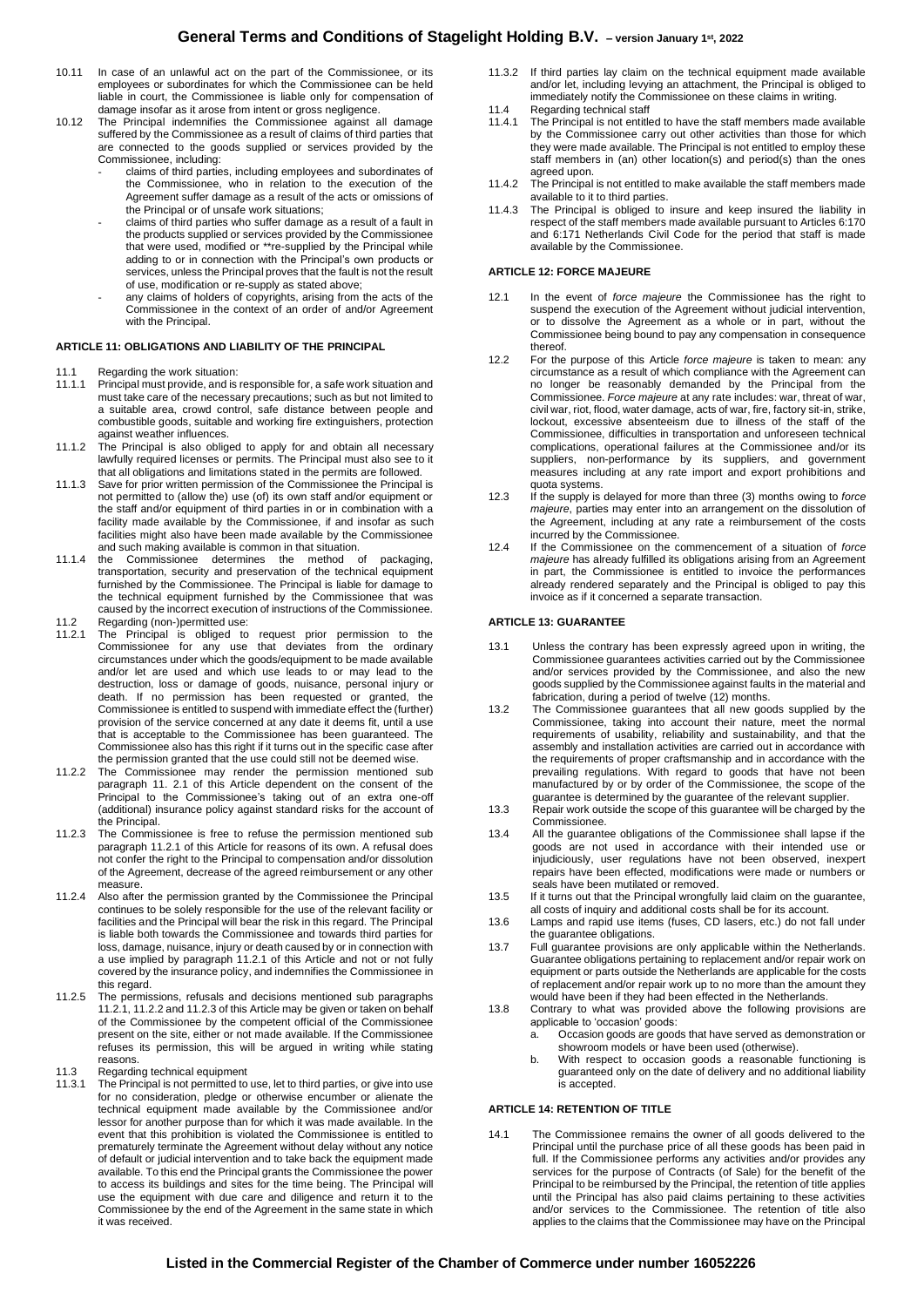# **General Terms and Conditions of Stagelight Holding B.V. – version January <sup>1</sup>st, 2022**

on account of the failure by the Principal in fulfilling one or more of its obligations towards the Commissionee.

- 14.2 As long as the title has not been transferred to the Principal, it shall not pledge the goods or grant any right thereto to a third party.
- 14.3 The Principal is bound to retain the goods supplied under retention of title with the necessary due diligence and as recognizable property of the Commissionee.
- 14.4 The Principal is obliged to insure the goods for the term of the retention of title against damage caused by fire, explosion and water and against theft and to make these insurance policies available for inspection to the Commissionee at the first request. All claims of the Principal on the insurance companies of the goods by reason of the aforementioned insurance policies will, as soon as the Commissionee so requests, be pledged by the Principal to the Commissionee in the manner, stated in article 3:239 Netherlands Civil Code, as additional security for the claims of the Commissionee on the Principal.
- 14.5 If the Principal fails to fulfil its payment obligations towards the Commissionee or gives the Commissionee good reason to fear that it will fail to fulfil said obligations, the Commissionee is entitled to take back the goods supplied under retention of title.
- 14.6 After taking the goods back the Principal will be credited for the market value, up to a maximum of the initial purchase price, reduced by costs incurred by the Commissionee in relation to taking the goods back.

#### **ARTICLE 15: PAYMENT**

- 15.1 Unless expressly agreed upon otherwise, payment is to be effected net in cash upon delivery, without any discount or settlement. If the Commissionee has explicitly agreed with the Principal in writing on a payment method other than in cash, payment must be effected net without any discount or setoff through a deposit or transfer to a bank or giro account stated on the invoice within the term set by the Commissionee but within 14 days after the date of invoice. The date of currency stated by the bank/giro is decisive and will be considered the date of payment.
- 15.2 Each payment of the Principal primarily serves to pay the interest due by the Principal, and the collection costs incurred by the Commissionee and is thereafter deducted from the oldest receivable, also if the Principal states that the payment pertains to a more recent invoice.
- 15.3 In cases that the Principal:
	- is declared bankrupt or has filed an application for a bankruptcy. assigns the assets, has been granted a moratorium or an application for a moratorium has been filed, or all its assets or part of its assets are seized;
	- dies or is placed under guardianship;
	- fails to fulfil any obligation resting on it by reason of the law or of these terms and conditions;
	- fails to pay an invoiced amount or part thereof within the term stated for it:
	- proceeds to a cessation or transfer of its company or an essential part thereof, or proceeds to amend the object of its company;

the Commissionee, by the sole occurrence of one of the aforementioned circumstances, has the right to either dissolve the Agreement without any judicial intervention being required, or suspend the (further) execution of the Agreement, or to immediately demand in full any amounts due by the Principal on the basis of services provided and/or activities carried out and/or supplied by the Commissionee without any warning or notice of default being required, without prejudice to the Commissionee's right to compensation of costs, damage and interest.

- 15.4 The Commissionee is entitled at all times to demand that (additional) security is provided by the Principal for the fulfilment of its obligations, which security the Commissionee is bound to provide without delay. The failure to obey a written warning of the Commissionee for that purpose confers the right to the Commissionee to immediately demand the (remaining) receivable or declare the dissolution of the Agreement without judicial intervention and with immediate effect, without prejudice to the right of the Commissionee to compensation.
- 15.5 If the Principal is both debtor and creditor of the Commissionee (being the Commissionee Rental or one of its group companies), the Commissionee is entitled to a settlement of its debt.
- 15.6 In case of an order given collectively, Principals, insofar as the activities were carried out for the benefit of the Principals collectively, are jointly and severally liable in respect of the payment of the invoiced amount.

#### **ARTICLE 16: INTEREST AND COSTS**

- 16.1 If the Principal has not paid within the term stated for this purpose in Article 15.1, or a contrary term agreed upon between parties in writing, it will be immediately in default by operation of law when said term has lapsed and it will owe, without any further warning or notice of default being required, the statutory commercial interest in respect of the invoiced amount from that date, and if said interest does not apply, the ordinary statutory interest up to the date of full payment, such notwithstanding the other rights that the Commissionee has.
- 16.2 Any judicial and extrajudicial costs incurred are for the account of the Principal, also insofar as these costs exceed what would be due and payable on the basis of the statutory rules regarding costs of litigation. The extrajudicial costs at least amount to 15% of the amount due by the Principal, including the aforesaid interest and costs, with a minimum of € 250,-

# **ARTICLE 17: SERVICES/ADVICE**

- 17.1 With respect to Agreements to carry out activities and/or provide services the offer including the Production Sheet and the Production Drawing as agreed upon between parties are decisive for the contents and scope of the activities to be carried out and/or services to be provided by the Commissionee.
- 17.2 Advice is given by the Commissionee to the best of its knowledge. The Commissionee accepts, however, subject to the provisions in Article 10 of these terms and conditions, no liability for any advice given (orally or in writing) relating to, but not limited to, advice regarding third parties to be deployed by the Principal and materials/goods to be purchased.
- 17.3 The Commissionee's advice can never release the purchaser and/or Principal from the duty to conduct its own inquiry into the goods to be supplied in respect of their suitability for the intended purpose. The same applies to data regarding the composition of goods and possibilities of application.

#### **ARTICLE 18: CONFIDENTIALITY**

- 18.1 Notwithstanding the provisions in these terms and conditions parties are obliged, both during the term of the Agreement and thereafter, to observe confidentiality in respect of confidential information that comes to their attention and not to disclose said information to third parties in any way and/or give said information in use and to only use it for the purpose for which it was supplied to them. Third parties are also taken to include all persons employed at the organisation of parties who need not necessarily be informed on the information.
- 18.2 Confidential information within the meaning of these terms and conditions is taken to mean:
	- a. Any written, oral or other information provided directly or indirectly that is designated as such and/or whereof the Principal knows or should reasonable understand that it is confidential
	- b. any product, marketing, client, and/or other business data that are designated as such and/or whereof the Principal knows or should reasonably understand that it is confidential, regardless of the manner in which it was furnished
	- c. any documentation, data, drawings, benchmark test (data), specifications, object codes, source codes, production methods, technologies and/or other information that is connected to software developed or to be developed by the Commissionee or by third parties deployed by the Commissionee, that is designated as such and/or whereof the Principal knows or should reasonably know that it is confidential, regardless of the manner in which it was furnished
	- d. any copy in whatever form of the above
- 18.3 The obligations of the Principal to observe confidentiality are not applicable if such notices or disclosures are required in connection with the fulfilment of the obligations of the Principal on the basis of the Agreement and/or the Principal is obliged to do so on the basis of laws and regulations, a court order declared provisionally enforceable or a management resolution.

#### **ARTICLE 19: APPLICABLE LAW AND DISPUTES**

- 19.1 All the offers and Agreements of the Commissionee, and the execution thereof by the Commissionee, are exclusively governed by the law of the Netherlands.
- 19.2 The law of the Netherlands is also applicable to foreign clients of the Commissionee.

#### **ARTICLE 20: FIREWORKS**

- 20.1 In case the agreement (also) involves the letting off of fireworks, it's possible that (other than stated in article 11.1.2) as part of the agreement Commissionee will apply on behalf of Principal for lawfully required licenses or permits. This is fully under the responsibility of the Principal and the Principal will be charged in full for the application costs.
- 20.2 If a show cannot actually take place because of the lack of necessary licenses or permits, this will be fully the responsibility of the Principal and will be seen as termination of the contract, as described in article 3.10 and 3.11 and compensation will be charged.
- 20.3 Commissionee is obliged to abide by all regulations as mentioned in the license or permit. For possible costs involved, the client will be charged. These costs also involve fencing off the terrain and the presence of a fire department.
- 20.4 Services connected to the letting off of fireworks will be executed with the utmost care. In case of any damages to client or third parties caused by Commissionee, where Commissionee is liable, then this liability will be limited to the maximum amount that the lawful liability insurance will pay out to Commissionee. Client will have to obtain extra insurance for damages above this maximum.
- 20.5 Client will protect Commissionee for any claim of damages of third parties that may arise due to an effect- or light show and/or the letting off of fireworks executed for client, unless Commissionee executed its assignments recklessly or with bad intention from the side of Commissionee. This protection includes all judicial costs to be made by Commissionee on behalf of its defence.